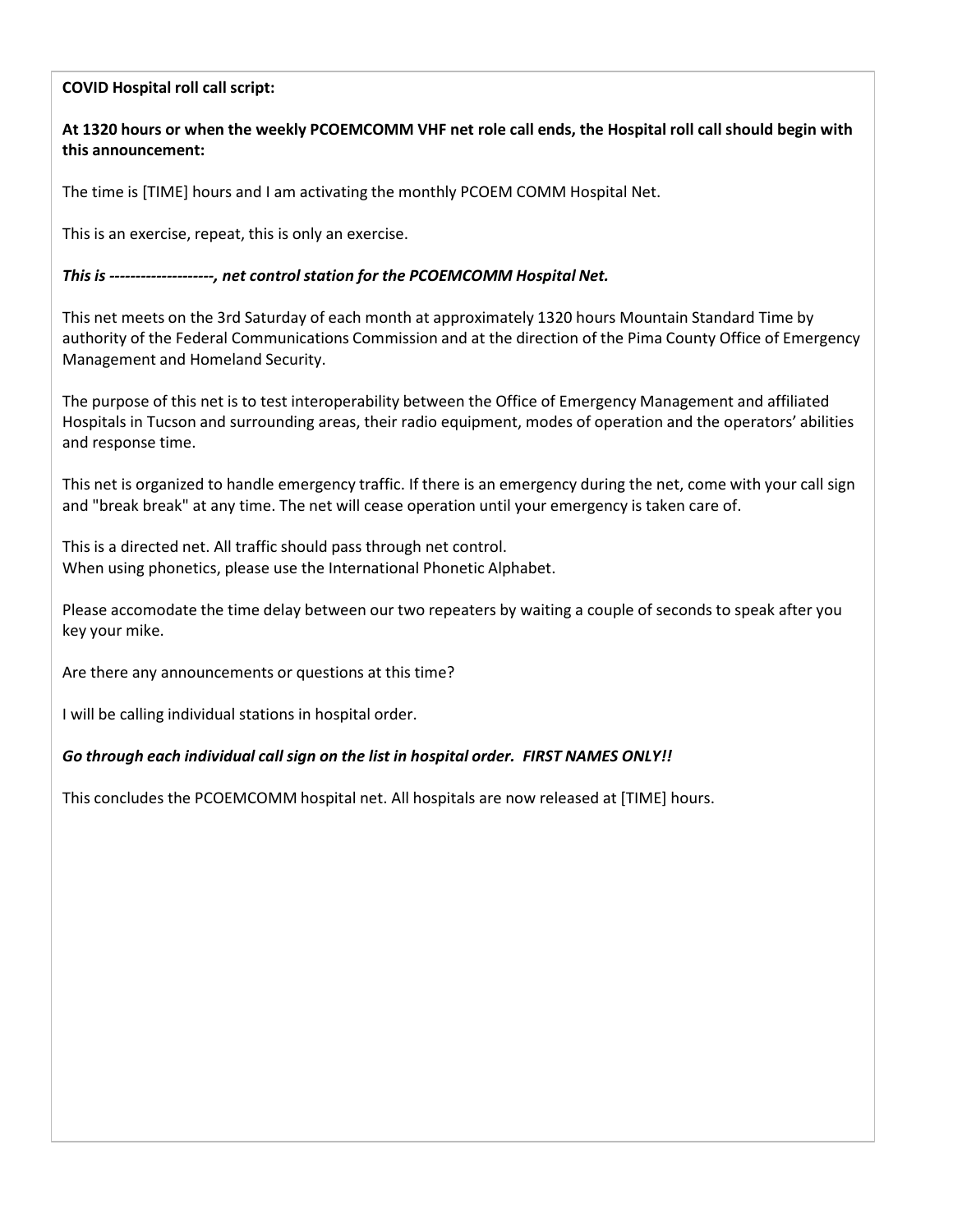| PCOEMCOMM HOSPITAL NET LIST                | 2021            |        |        |        |        |  |
|--------------------------------------------|-----------------|--------|--------|--------|--------|--|
|                                            |                 | 16-Jan | 20-Feb | 20-Mar | 17-Apr |  |
| <b>Northwest Medical Center (NMC)</b>      | <b>N7OEM-13</b> |        |        |        |        |  |
| <b>Marvin Stafford</b>                     | <b>KB7GNX</b>   | X      |        |        |        |  |
| <b>John Pascal</b>                         | <b>KAOLCD</b>   | X      |        |        |        |  |
| <b>Dale Crockett</b>                       | <b>KE7OYN</b>   | X      |        |        |        |  |
| <b>George Eveland</b>                      | W8VG            | X      |        |        |        |  |
|                                            |                 |        |        |        |        |  |
| <b>Oro Valley Hospital (OVH)</b>           | <b>N7OEM-12</b> |        |        |        |        |  |
| <b>Walt Brophy</b>                         | <b>AL7KE</b>    |        |        |        |        |  |
| <b>Don Fork</b>                            | <b>KA2IYU</b>   | X      |        |        |        |  |
| <b>Mike Peterson</b>                       | <b>K7VTT</b>    | X      |        |        |        |  |
|                                            |                 |        |        |        |        |  |
| <b>St. Mary's Hospital (SMH)</b>           | <b>N7OEM-11</b> |        |        |        |        |  |
| <b>Mike Ellis</b>                          | <b>KC7CJR</b>   |        |        |        |        |  |
| <b>Jim Schneider</b>                       | <b>KG7QCJ</b>   |        |        |        |        |  |
| <b>Jim Perkins</b>                         | K7OHK           | X      |        |        |        |  |
| <b>Duncan Simpson</b>                      | <b>K7DXS</b>    |        |        |        |        |  |
| <b>Judy Fry</b>                            | <b>K7JCF</b>    |        |        |        |        |  |
|                                            |                 |        |        |        |        |  |
| <b>St. Joseph's Hospital</b><br>(SJH)      | <b>N7OEM-07</b> |        |        |        |        |  |
| <b>Andreas Proroczok</b>                   | <b>W1IXQ</b>    | N      |        |        |        |  |
| Jim Christian (also does Oro Valley)       | <b>KE7VJW</b>   | X      |        |        |        |  |
| <b>Gary Keck (does multiple hospitals)</b> | <b>KE7DX</b>    | X      |        |        |        |  |
| <b>Greg Peters (Multiple Hospitals)</b>    | W9GRG           | X      |        |        |        |  |
| <b>Dave Espling (Multiple Hospitals)</b>   | N9LFV           |        |        |        |        |  |
|                                            |                 |        |        |        |        |  |
| <b>Tucson Med. Center (TMC)</b>            | <b>N7OEM-15</b> |        |        |        |        |  |
| <b>Daniel Donnelly</b>                     | <b>KC7VDA</b>   | X      |        |        |        |  |
| <b>Lin Donnelly</b>                        | <b>KF7CNR</b>   | X      |        |        |        |  |
| <b>Judy Fry (also does St Mary)</b>        | <b>K7JCF</b>    |        |        |        |        |  |
| <b>Duncan Simpson (also does St Mary)</b>  | <b>K7DXS</b>    |        |        |        |        |  |
| <b>Gary Keck (does multiple hospitals)</b> | <b>KE7DX</b>    |        |        |        |        |  |
|                                            |                 |        |        |        |        |  |